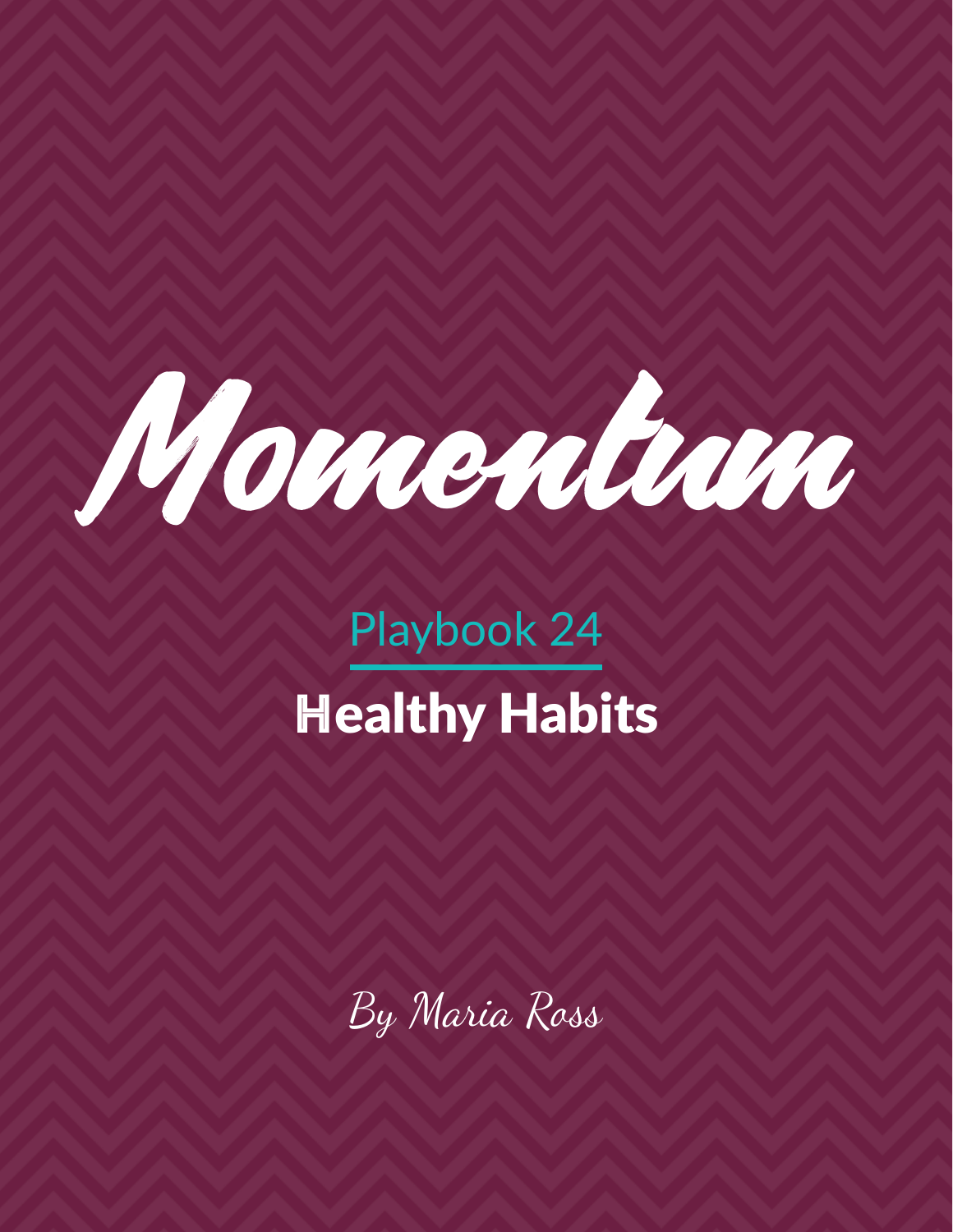### Here's What's Inside!

| What Finally Convinced Me to Floss 3                |
|-----------------------------------------------------|
|                                                     |
|                                                     |
|                                                     |
|                                                     |
| Your Assignment: Put Healthy Habits into Motion  10 |
|                                                     |
|                                                     |

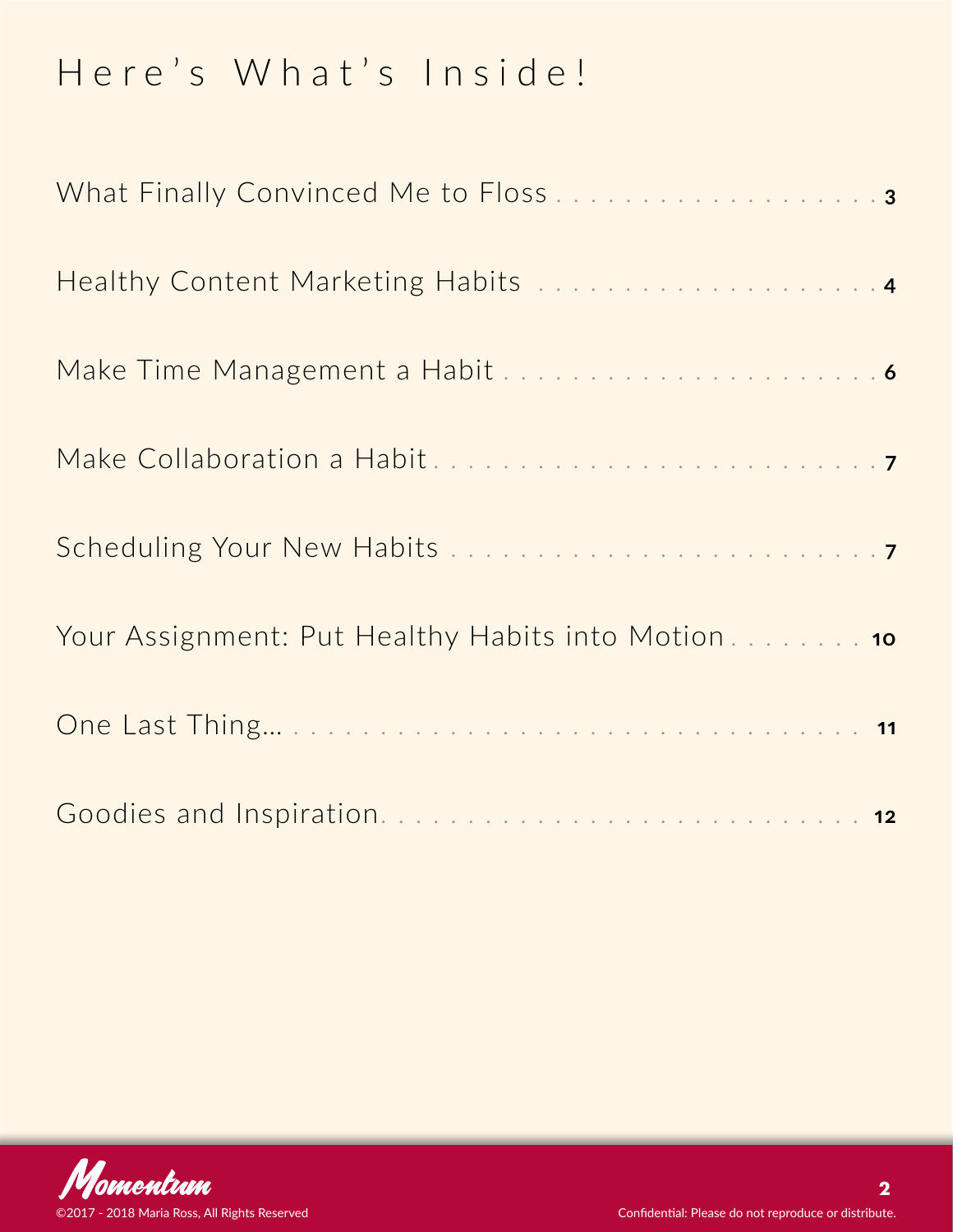## <span id="page-2-0"></span>Playbook 24: Healthy Habits

### **What Finally Convinced Me to Floss**

Every six months, I diligently visit my dentist. For years, I had the same conversation with the hygienist when she'd ask if I was flossing each day.

"Not really. Every so often."

"You really should floss daily."

"Yes, I totally should. I'm going to start."

#### **And six months later, we'd have the same conversation.**

While I wash my face every night (I can't stand going to bed with makeup on), I never got into the flossing thing. It took too long. The floss would hurt when I wrapped it too tightly around my fingers. It made my gums hurt. And besides, I always had great checkups. Sure, sometimes the cleanings would take a while or my gums would be inflamed, but overall, my teeth were really healthy.

Then, one day, I had a really bad cleaning. My gums bled. This had never happened before. Here comes another lecture, I thought. I sheepishly gave the hygienist all the excuses for not flossing every day: Time, discomfort, forgetfulness. She smiled.

"Maria, did you know that flossing does more than just get the food out from between your teeth? By flossing, you agitate and break up the stuck bacteria that cause gum problems. Even if you just quickly swipe the floss between each tooth, you'll be doing a world of good. And the more you floss, the more your gums will get used to it so it shouldn't hurt so much."

I'm not sure why this resonated, but it did. She broke what appeared to be a total hassle into a manageable habit I could get into. So that night, I made a game out of how fast I could floss my teeth. After about a week, I was into it. After about a month, I was hooked.

The habit had formed.

Now, I won't lie. I still don't floss every night. But I do it several nights a week, which is way more often than I did before.

**The point is that no habit is easy to start.** And it certainly is not easy to keep. The goal of MOMENTUM was to get you into the "habit" of focusing your efforts and tackling one marketing activity each week.

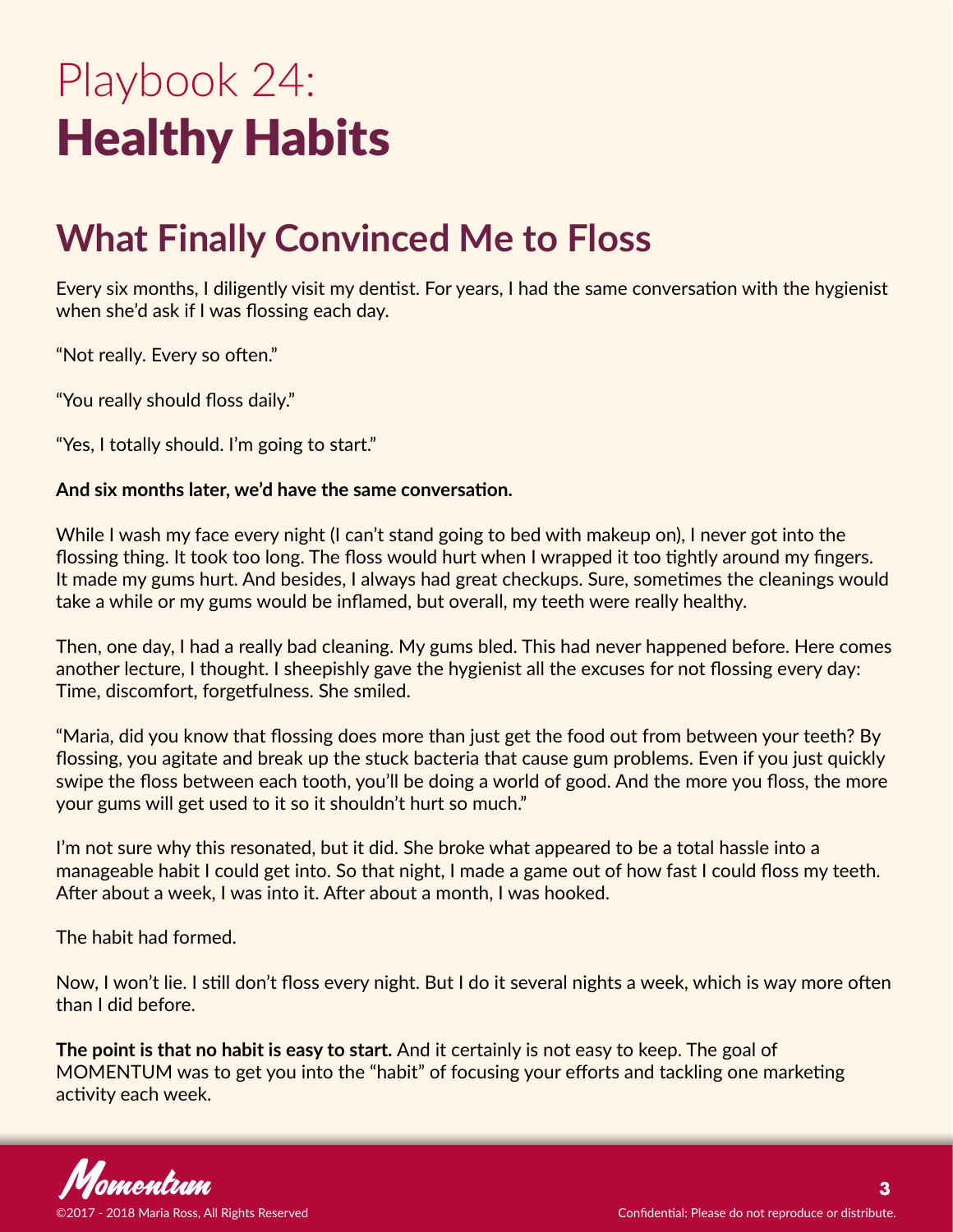<span id="page-3-0"></span>There is a myth out there that it takes 21 days to form a new habit, but science tells us that habits can take anywhere from **[two to eight months](http://jamesclear.com/new-habit)** to build a new behavior into your life. You've learned a lot in MOMENTUM so in today's Playbook, we'll "sum up" some of the healthy habits you need to succeed so you can break them down and move your business forward.

### **Healthy Content Marketing Habits**

We've talked a lot about creating content and marketing that showcases your value and converts your audience from mere fans to loyal raving buyers.

**Follow these best practices to make your content efforts shine.** If you're going to put in the effort to create content and marketing to promote your work, you'll want your business to get every single bit of mileage out of it.

#### **1. Make Content Shareable**

- Use Forward to a Friend, Social Share Buttons.
- Pre-write posts to share: ClicktoTweet.com.
- Use images and infographics.

#### **2. Use Images**

*When people hear information, they are likely to remember only 10% of that information three days later. However, if a relevant image is paired with that same information, people retained 65% of the information three days later.* (LifeLearn, 2015)

*Visual content is 40X more likely to get shared on social media than other types of content.* (Buffer, 2014)

You can pay for images at many sites such as **[Yay Images](https://www.yayimages.com/)** or **[iStockPhoto](http://www.istockphoto.com/)**. But you can also easily get free images on the Internet. Always give the right photo credit, depending on rights agreements and terms.

Some Free Image Resources:

- **[Unsplash](https://unsplash.com/)**
- **[500px](https://500px.com/)**
- **[Flickr Creative Commons](https://www.flickr.com/creativecommons)**
- **[Canva](http://www.canva.com/)**

#### Optimize Images for Each Social Network:

It doesn't work to use the exact same image sizes for every platform. They won't show up right and will make you look like an amateur. Bookmark **[this page](http://sproutsocial.com/insights/social-media-image-sizes-guide/)** for always up-to-date image sizes for every platform.

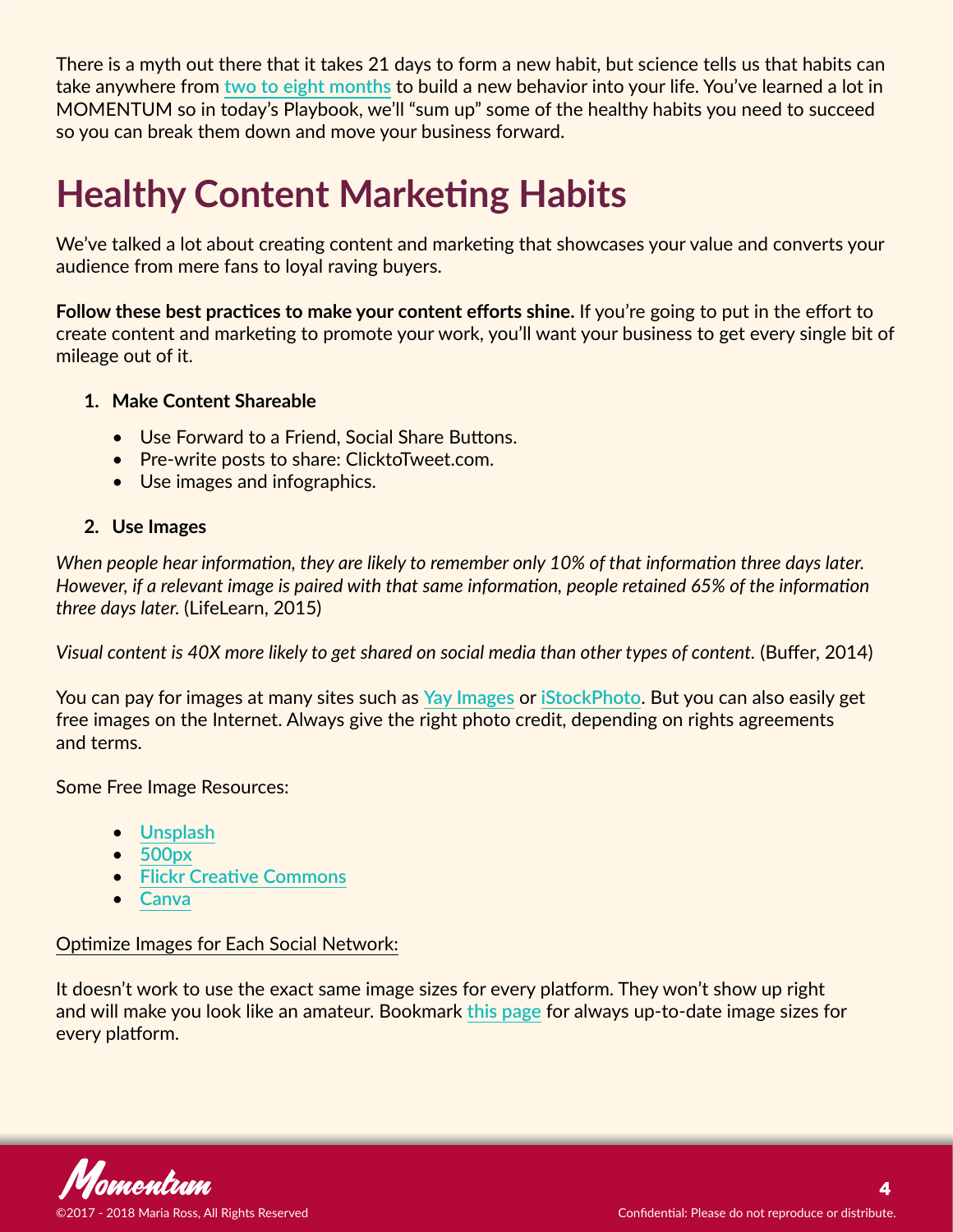*Use Free Image Editing Tools:*

- **[Canva](https://www.canva.com/)**: Get every template you need, pre-sized and with compelling imagery. They have templates you can use or you can upload your own images.
- **[PicMonkey](https://www.picmonkey.com/)**: Re-size images to any size you like and add eye-catching banners, effects, titles, etc.

#### **3. Batch And Pre-Schedule Content…**

- Batch content creation by doing several videos or blog posts in one sitting
- Pre-schedule content delivery in advance so you can set it and forget it:
	- Blogs: Many blogs, such as **[WordPress](https://wordpress.org/)**, enable you to schedule your posts way in advance
	- Email Marketing Platform: All of them have the ability to schedule the email to publish in the future.
	- Social media: Popular scheduling tools include **[Hootsuite](https://hootsuite.com/)**, **[Buffer](https://buffer.com/)**, **[Meet Edgar](https://meetedgar.com/)**, and you can use **[Tailwind](https://www.tailwindapp.com/)** specifically for Pinterest and Instagram
	- One caveat: If pre-scheduling to a Facebook brand page, use Facebook's native scheduler, not a third-party tool. Otherwise, the Facebook algorithm will not show the post to as many of your fans.

#### **4. …But, Set Aside Weekly Time For Live Engagement**

- Social media is SOCIAL so make sure you are active within the platform.
- Schedule 15 minutes per day or to dip into social networks and interact, even if you preschedule content.
- Follow proper etiquette for each network.
- Respond to comments, give shout-outs, thank people, share valuable content from other trusted sources, promote complementary businesses or organizations if applicable.

#### **5. Recycle and Reuse**

- Spruce up old content for use again.
- Repackage into other forms: A blog post becomes a media pitch; an article becomes a podcast or video. A series of blog posts becomes a free guide.
- Find at least three uses for every piece of content.

#### **6. Gather Continuous Feedback**

- Monitor social media for questions, comments.
- Provide mechanism to solicit content ideas.
- Ask clients or customer about your content efforts when they call or meet with you.
- Poll your audience annually or quarterly.

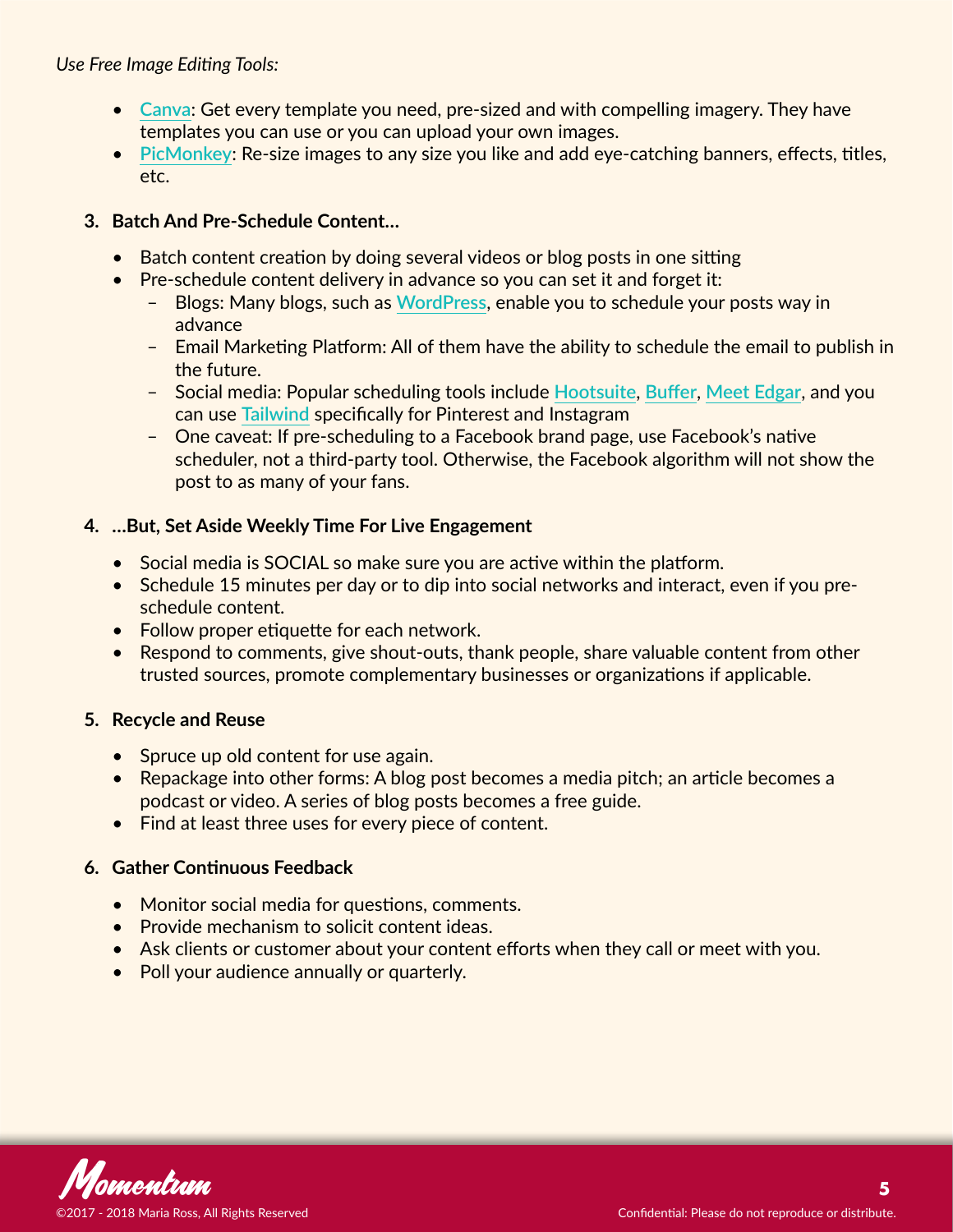#### <span id="page-5-0"></span>**7. Get It All Done!**

- Create a plan so it's easier to divide the workload.
- Hire a full or part-time content marketing manager.
- Hire a skilled freelancer on **[Upwork](https://www.upwork.com/)** or **[Fiverr](https://www.fiverr.com/)**.
- Hire a virtual assistant specializing in content marketing/social media from someplace like **[Worldwide 101](http://worldwide101.com/?a_aid=54adae56e2245)**. *Full disclosure: This is an affiliate link because I use them and love them!*
- Contact a local college or university and bring on an intern who is studying marketing, communications or journalism to build the plan and execute the content. You may be able to do this in exchange for course credit rather than pay.
- Document your processes in as much detail as possible to avoid any confusion and be sure to clearly set expectations on quality and communication before you start. Re-read *Playbook 35* for more advice on this.

### **Make Time Management a Habit**

As you've hopefully learned throughout this program, not everyone is born knowing how to manage their time, streamline their efforts and do everything with ease. Running a business *and* doing the work of your business is hard. They are two very different jobs.

But you can get more efficient at doing it all. It starts with very small steps that add up to big time savings.

#### **These three simple tips will help you better organize your marketing tasks:**

- **• Batch similar activities:** Beyond just batching content creation, you can batch anything you regularly need to do to create healthy habits. Do you find yourself "Paying bills" multiple times over the course of three days? Batch those tasks into Pay Bills every Friday, mark it on your calendar like a meeting and don't touch the bills until then.
- **• Schedule your priorities in your calendar:** Again, physically putting time in your calendar to work on something not only blocks the time out for others, but also keeps you accountable and avoids distraction. At the beginning of this program, I asked you to schedule one to two hours weekly to work on your assignments. This is to help you keep that time sacred but also avoid stressing about the work until then.
- **• Designate "Business" versus "Create" days:** You can get so caught up *in* your business that you don't work *on* your business. Short-term fires overpower long-term thinking. Carve out time on your calendar each week for active client work, bill paying, and office supply shopping. Carve out *separate* time for more unstructured creation such as content ideas, goal-setting, writing, or inventing new offerings.

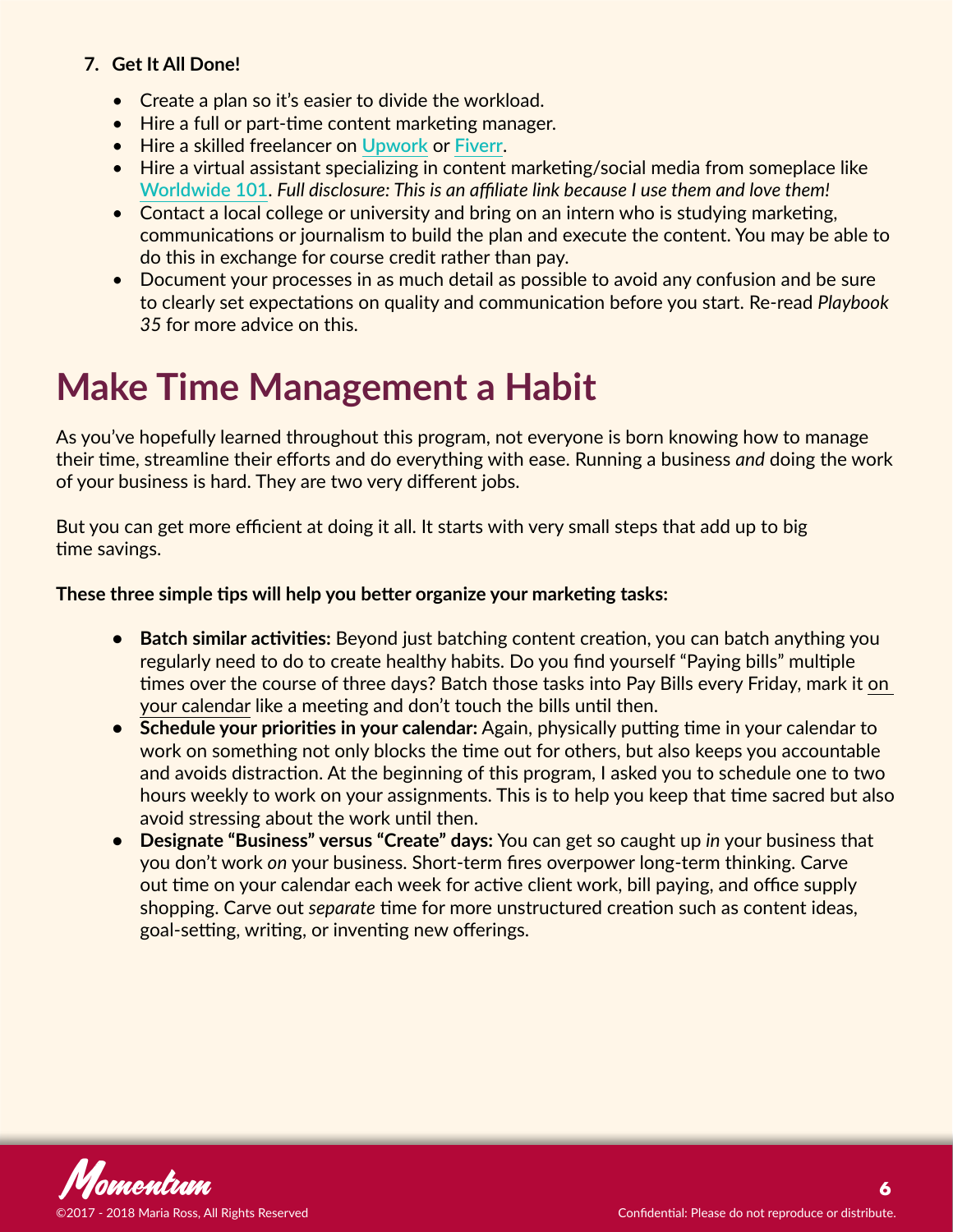### <span id="page-6-0"></span>**Make Collaboration a Habit**

**Practice makes perfect.** If you want to make better networking, genuine collaboration and asking for help a healthy habit, you have to do it more often.

Flex that muscle and enlist others to help you promote your good work and share your good news. **Here are some best practices to transform you into a collaboration pro:**

- Generously share and retweet other experts' content in social media
- Network in-person and online in groups. Revisit *Playbooks 20* and *21* for help on how to do this with ease, style and fun!
- Make connections or proactive introductions for people for no gain or reason other than "they should know each other."
- Check up with your colleagues every few months with a *"What are you working on? How can I help?"* email.
- Call on friends who may know your ideal clients and customers. Yes, this means promoting your work to your personal network!
- Consistently provide valuable content BEFORE you're ready to sell so people will fall in love with you and want to support you.
- Delight your existing clients, customers and partners so much that they will do the selling for you!

**If you build these networks before you need them, it's easier to strategically ask people for help when the time is right.** Let partners or colleagues know about your launches and new offerings. If you're doing all of the above, they will be glad to help. Turn them into an evangelist army to help you specifically promote when the time is right

### **Scheduling Your New Habits**

You know I'm a huge fan of putting things on your calendar to ensure they get done, right? It's why I asked you to set aside your weekly MOMENTUM time and book it out on your calendar for the entire year.

**If it's not on the calendar, chances are it won't get done, or other things will suck up your time instead because that time will look "available."**

But everyone is different. For example, over the course of my marriage, I've learned that my husband likes to clean the house a little bit at a time, every day. I prefer one marathon cleaning session each week. We all have different priorities, work styles and even times of the day when we're most productive.

Determine a cadence for healthy marketing habits that works for your own life and personality type.

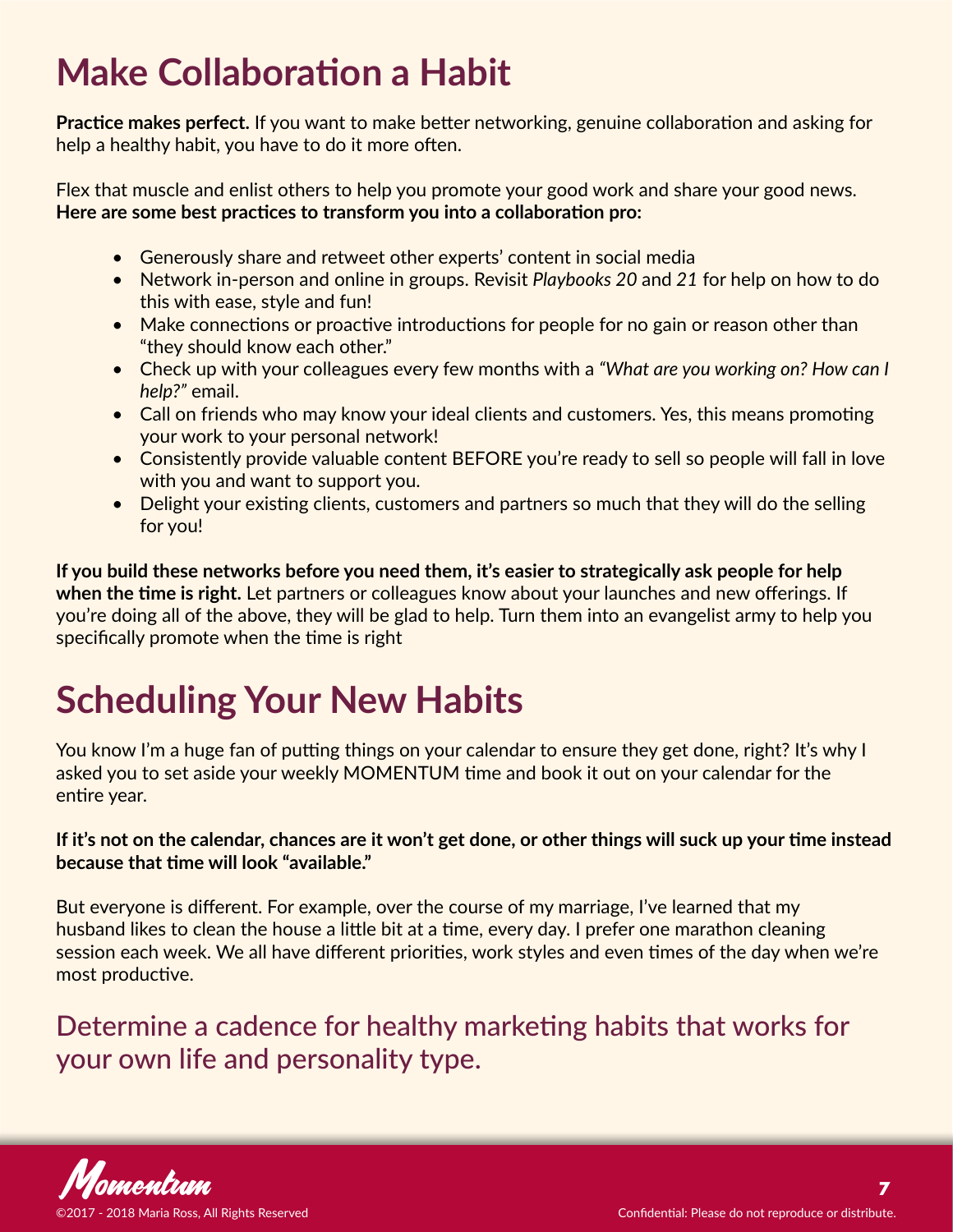**Here are some** *suggested* **time intervals for you.** Please note that you need to determine the cadence and timing that works *best for you*, such as how often and when to publish blogs, videos or newsletter. I've placed an asterisk next to such tasks. But this is a guideline to help you start.

#### DAILY:

- **• Plan your Three Critical Tasks for the day.** Remember my beloved *Rule of Three*? Same holds true here. What are the three things that have to get done before you can sleep tonight? Post those up on your desk. Everything else is just gravy.
- **•** Check email at least twice a day. Doing this ONLY twice a day is a great productivity tip and actually helps you reduce the amount of email you get. Some folks even put an autoresponder that tells the sender what times they check their emails and what to do if the matter is

time-sensitive. If you send less email, you get less replies!

- **• Eat lunch:** I add this because not doing so was ruining my life and health. Seriously. Take at least a half hour break away from your computer and nourish yourself. Plus, your eyes need a break from the screen!
- **• \*Dip into social media:** No matter how much you set it and forget it with advance scheduling, social media is still *social* and needs to be treated as such. Set aside 10-15 minutes to dip into your accounts to share posts, give shout outs, answer questions or just be part of the conversation. Set a timer so you don't look up four hours later and realize you wasted your day! Doing this bi-weekly for a longer amount of time is fine, too.

#### WEEKLY:

- **• \*Publish a blog post, video or podcast.** Again, this timing is up to you. Weekly keeps you top of mind, but perhaps monthly or daily works for your audience. Whatever you decide, plan for it and be consistent!
- **• Denote an admin day (or half-day)**. Get caught up on billing, processes, or stocking up on office supplies. Don't worry about any of this until that day.

#### MONTHLY:

- **• \*Set aside a batch day(s).** You can schedule batch days monthly or even quarterly. Up to you. I like to set aside time each week for content creation because that's how I work best. You may work better by taking a two-day workcation and cranking out six months worth of content. The choice is yours.
- **•** \*Send an email/newsletter to your list. Again, this depends on what you've committed to your audience and what works best for you. I strive for weekly.
- **• \*Pre-schedule your content publishing:** Schedule your blog posts or social media posts in advance as much as possible. You can do this weekly as well, or if you're really organized, quarterly or (gasp!) yearly!
- **• Review your Profit and Loss statements and financials.** Because….#businessgoals. Understand where you are and where you need to be.

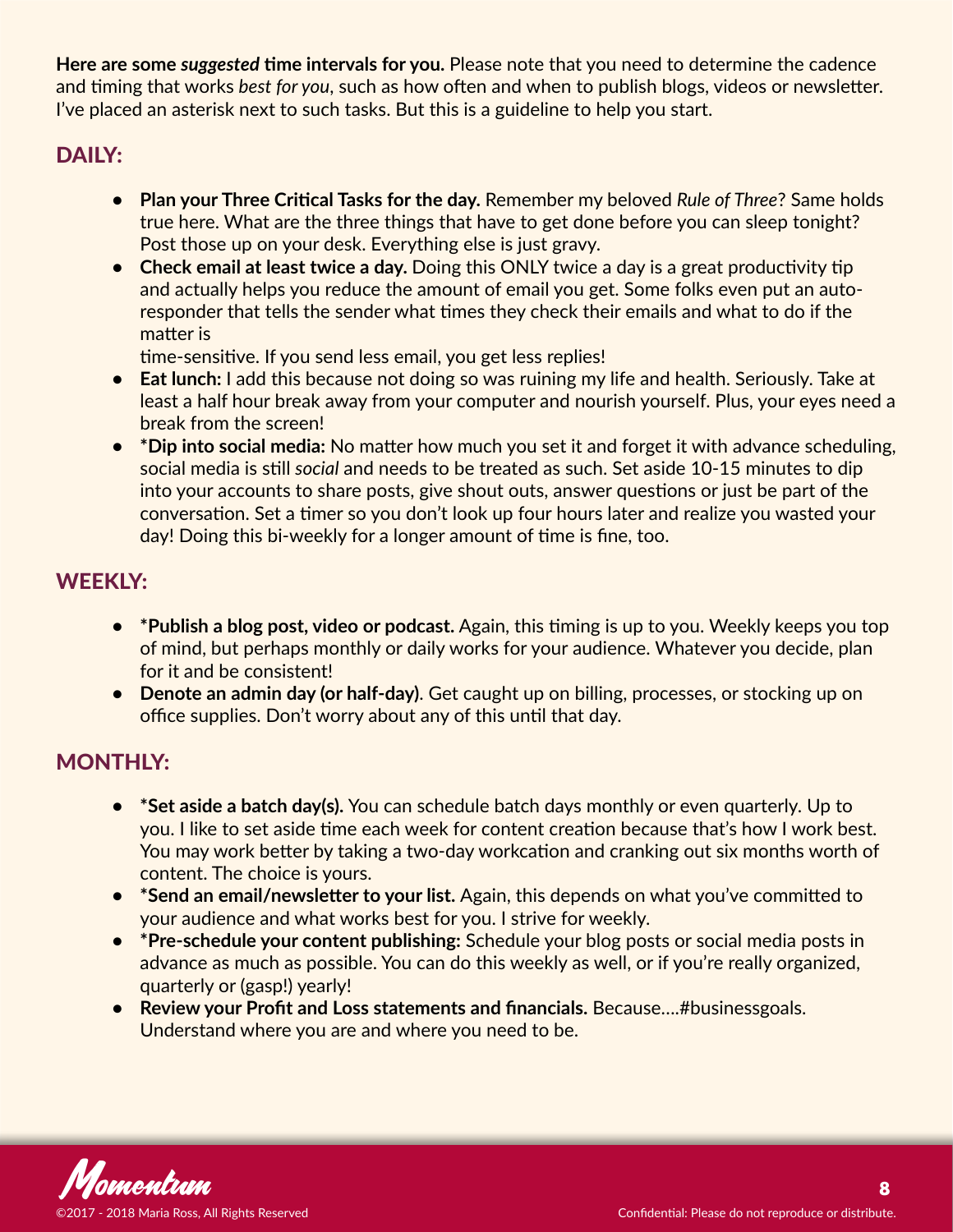#### QUARTERLY:

- **• Revisit your yearly goals.** Are you on track? Ahead? Behind? No need to beat yourself up about this, but know where you stand. Adjust accordingly while there is still time. Better than getting to all the way to year end and saying, "WTF?!"
- **• \*Poll your audience.** Ask them what they want and need. Get feedback. Re-connect with them and make sure you're still giving them what they want, how they want it. This could be about questions they have, content they desire, course topics that may be of interest, or communication preferences. Whatever you need to know. Some folks do this annually and that works, too.
- **• \*Create an Editorial Calendar.** Make your content creation efforts run more smoothly by planning a few months of content ahead of time, on a rolling basis. Determine which topics you want to cover and when. This makes it easier to batch content creation and preschedule everything–see #3 in the Best Practices section about this.
- **• \*Run a promotion.** Do something special for your audience every quarter if you can. That could be running a free training webcast, launching a new offering, promoting a sale or contest, holding a special event. Plan something like this at least once per quarter. But don't go crazy: You don't want to promote something different every month or week: your audience will get dizzy!
- **• Get away.** Play hooky and take your kids to the zoo. Savor a spa day. Go on a long weekend in the mountains. Traipse off to the beach for a week with your friends. Give yourself something to look forward to every single quarter. Vacation. Rest. Recharge. Plan for this.

#### ANNUALLY:

- **• Review and reflect on your year.** Take time to reflect on the past before storming toward the future. What worked well this year? What would you rather have less of in your work? Did you meet or come close to your goals from last year? Review and learn.
- **• Set your intentions and goals for the year.** See *Playbook 1: Your End Game* for clever ideas on how to set goals without killing yourself.
- **• Take a long break.** If you didn't do this quarterly, take at least a week off from work. Don't explain this away with taking tons of mini-breaks. Your body and mind needs a longer time to decompress and release all the stress hormones that have built up by being in a constant state of flight or flight.
- **• Celebrate!** Do something special for your tribe every year. A wine and cheese social, a virtual contest, a free giveaway. And don't forget to celebrate your own successes and learnings each year.

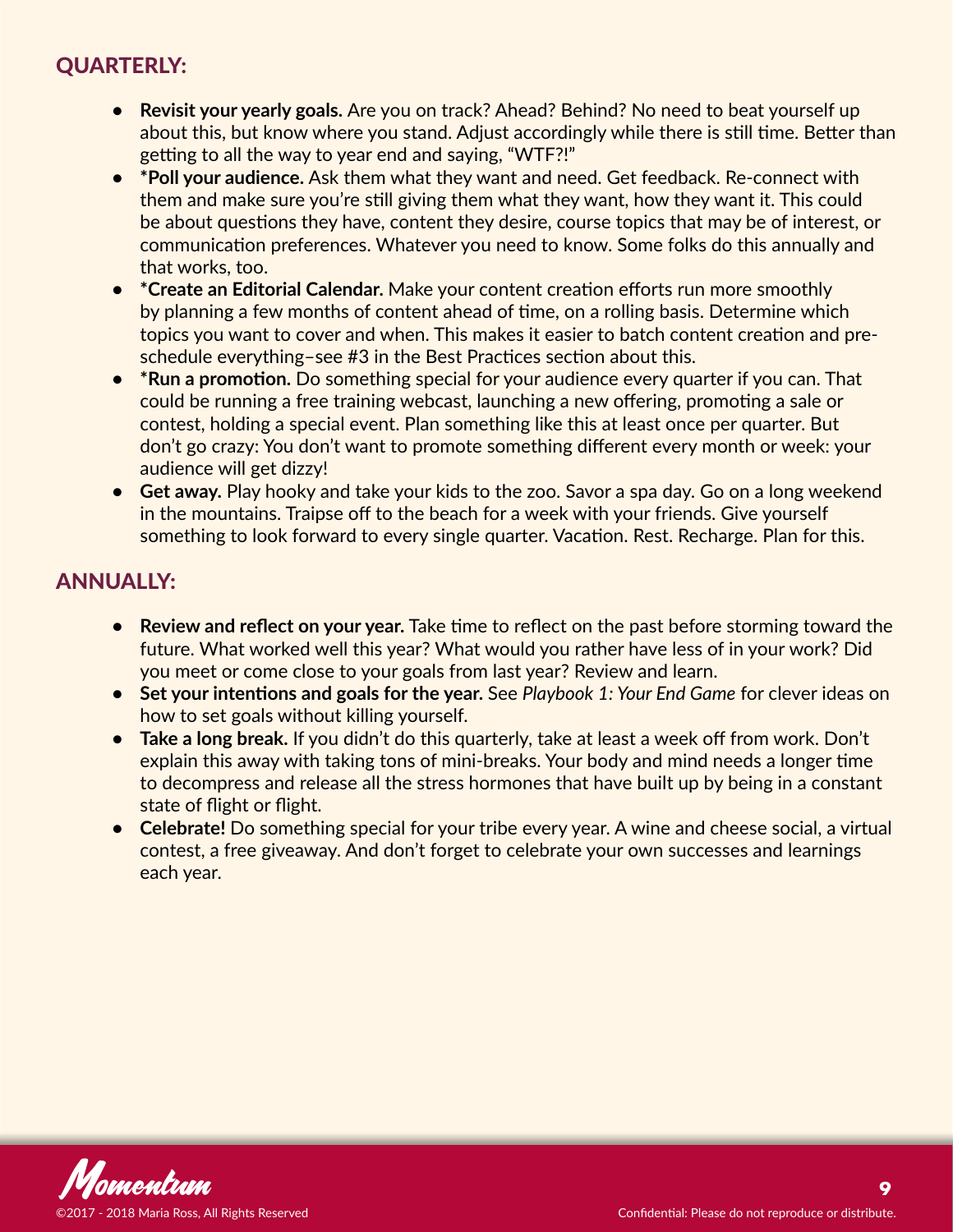### <span id="page-9-0"></span>**Your Assignment: Put Healthy Habits into Motion**

**What three best practice "habits" will you start putting into effect this week?** 

**What is your game plan for putting some of the other healthy habits into effect?** Will you create a checklist, hire a resource, commit to a schedule, etc?

**Map out your own [Cadence Calendar](#page-6-0).** What three things will you do daily, weekly, monthly and quarterly? Slot those tasks/review times into your actual Calendar as a reminder to get them done.

*Daily:* 

*Weekly:*

*Monthly:*

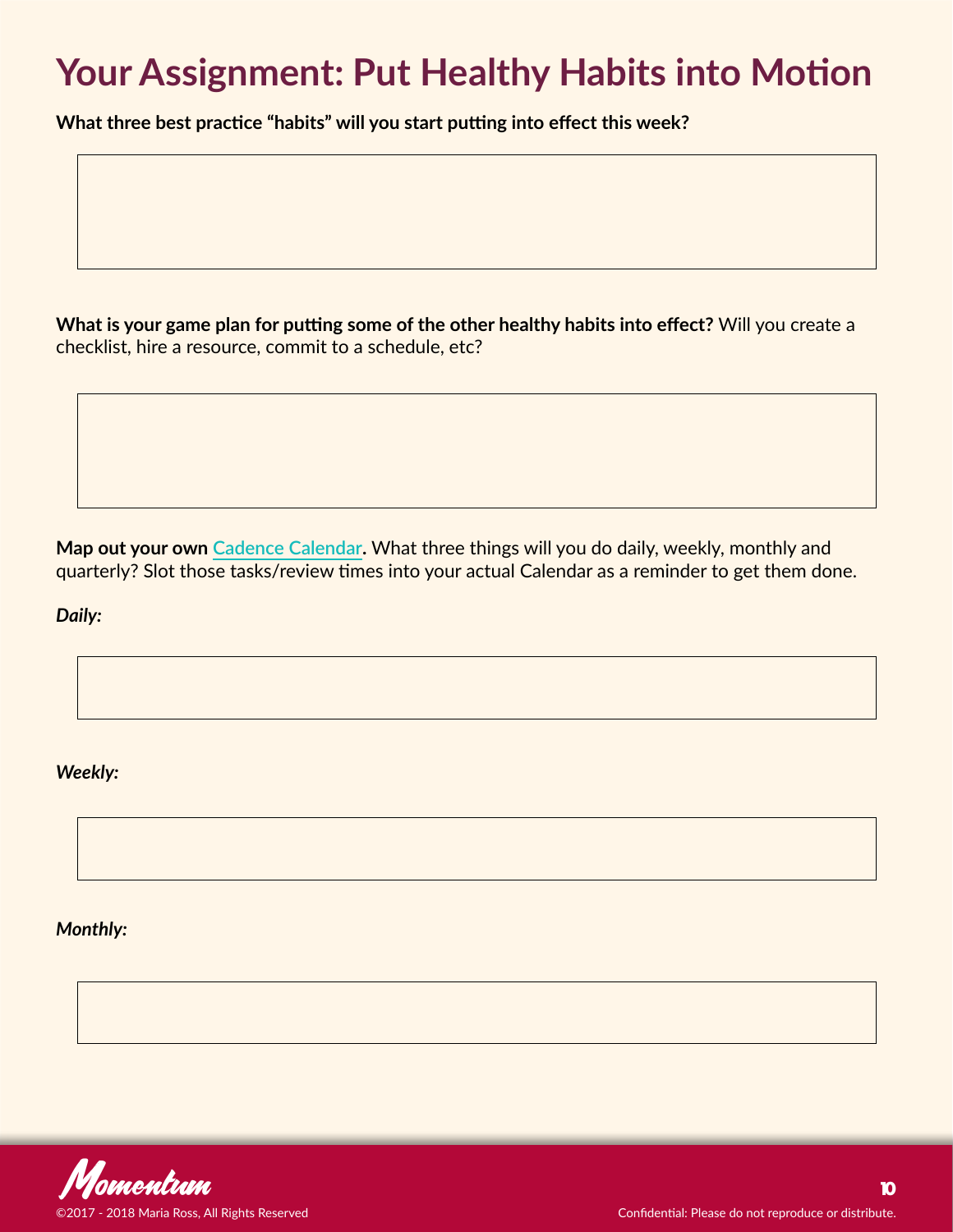#### <span id="page-10-0"></span>*Quarterly:*

*Annually:*

#### *But wait, you're not quite done….*

Please post your time savers and healthy habit resolutions on the Facebook page by Friday.

Remember, we are here to encourage you and provide any feedback. If you're like me, often it's fellow collaborators that help me polish my ideas to a glossy sheen.

Again, I'm going to reward you all year long, so don't lose your MOMENTUM: Post it now and keep that train moving!

### **One Last Thing…**

Streamlining won't happen overnight. But with practice, it will happen.

**Don't get discouraged:** You can't transform the way you do things overnight. Develop these healthy habits. Make them part of your routine business operations. Soon, they will become second nature.

Just like when people try to get into shape, renovate a house or change their diet, these things take time. You start by making small tweaks that ultimately create life-changing (and businesschanging) habits.

To your health,

Maria